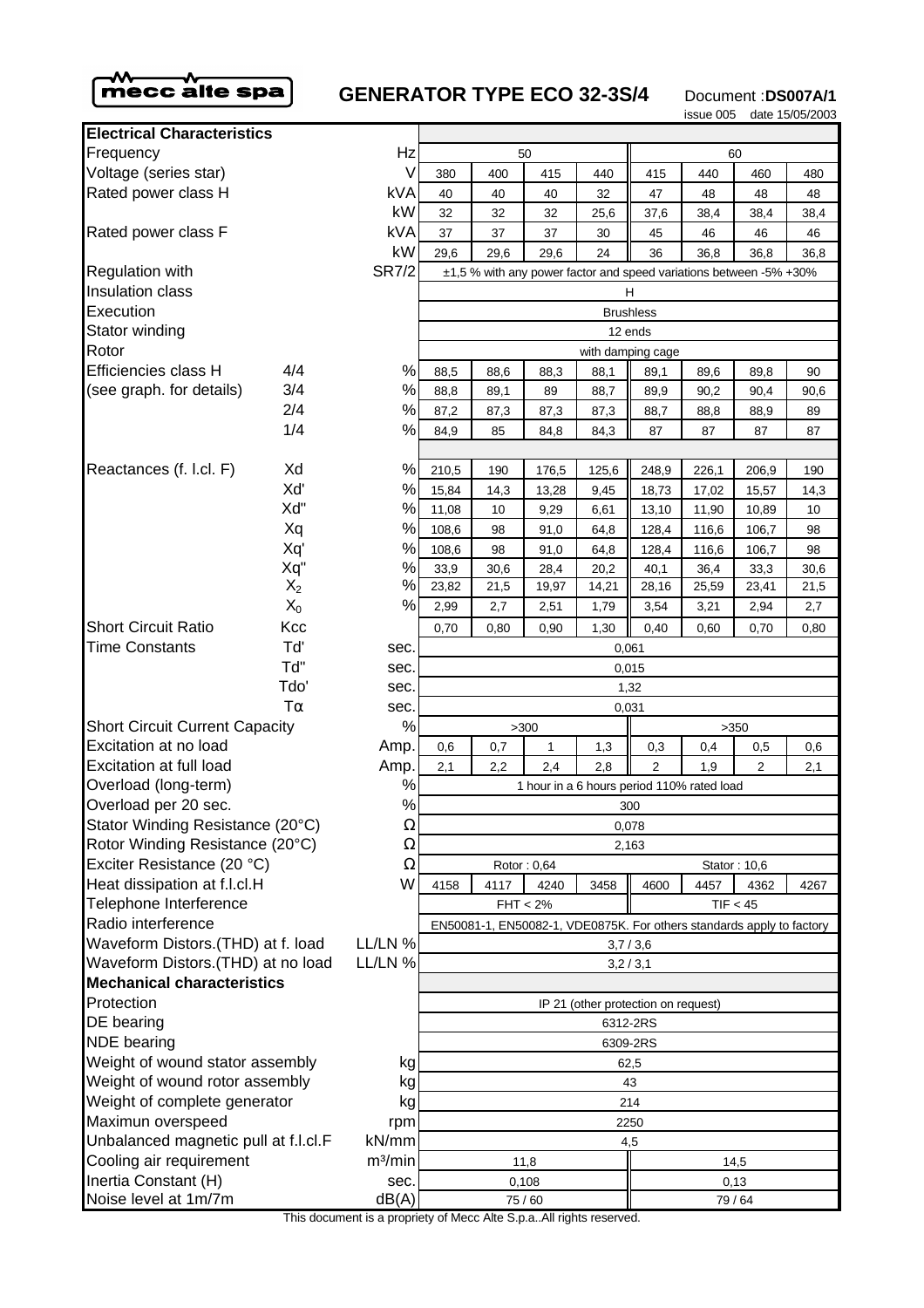

## **GENERATOR TYPE ECO 32-3S/4**

Document : **DS007A/2** issue 005 date : 15/05/03 380/50 0,8 p.f. 1 p.f.  $0 p.f.$ 





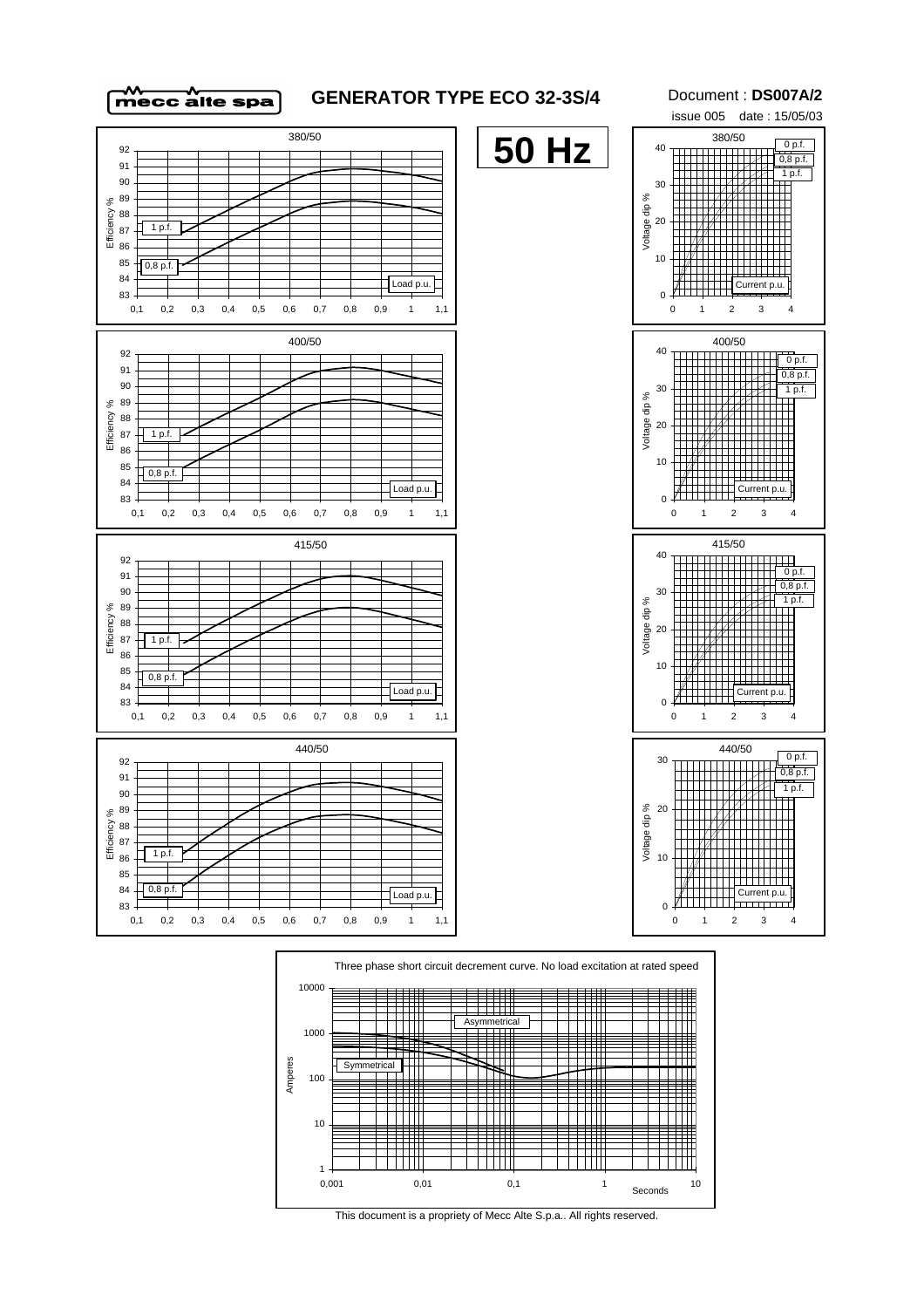

## **GENERATOR TYPE ECO 32-3S/4**

Document : **DS007A/3** issue 005 date : 15/05/03 415/60 0 p.f.





This document is a propriety of Mecc Alte S.p.a.. All rights reserved.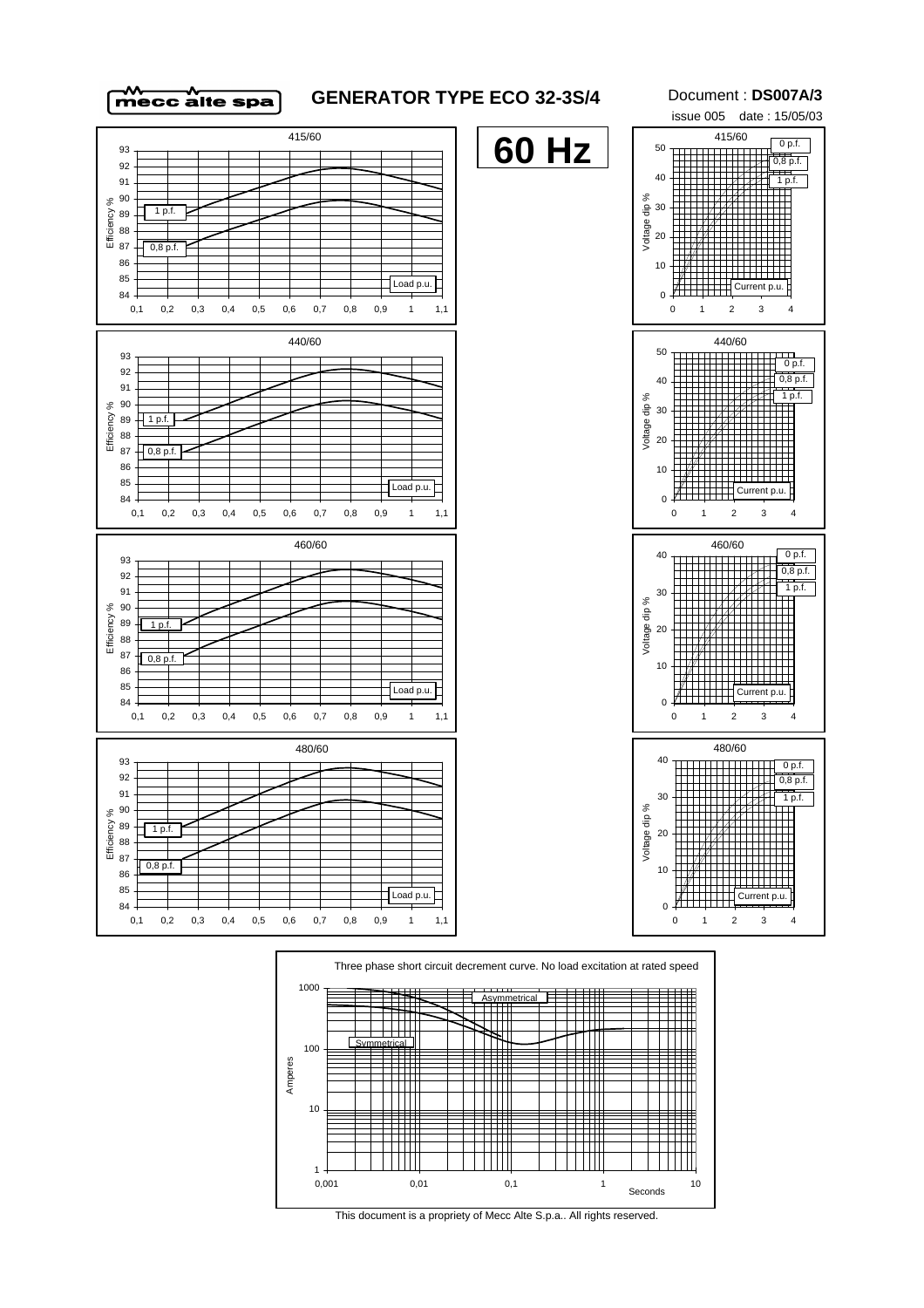